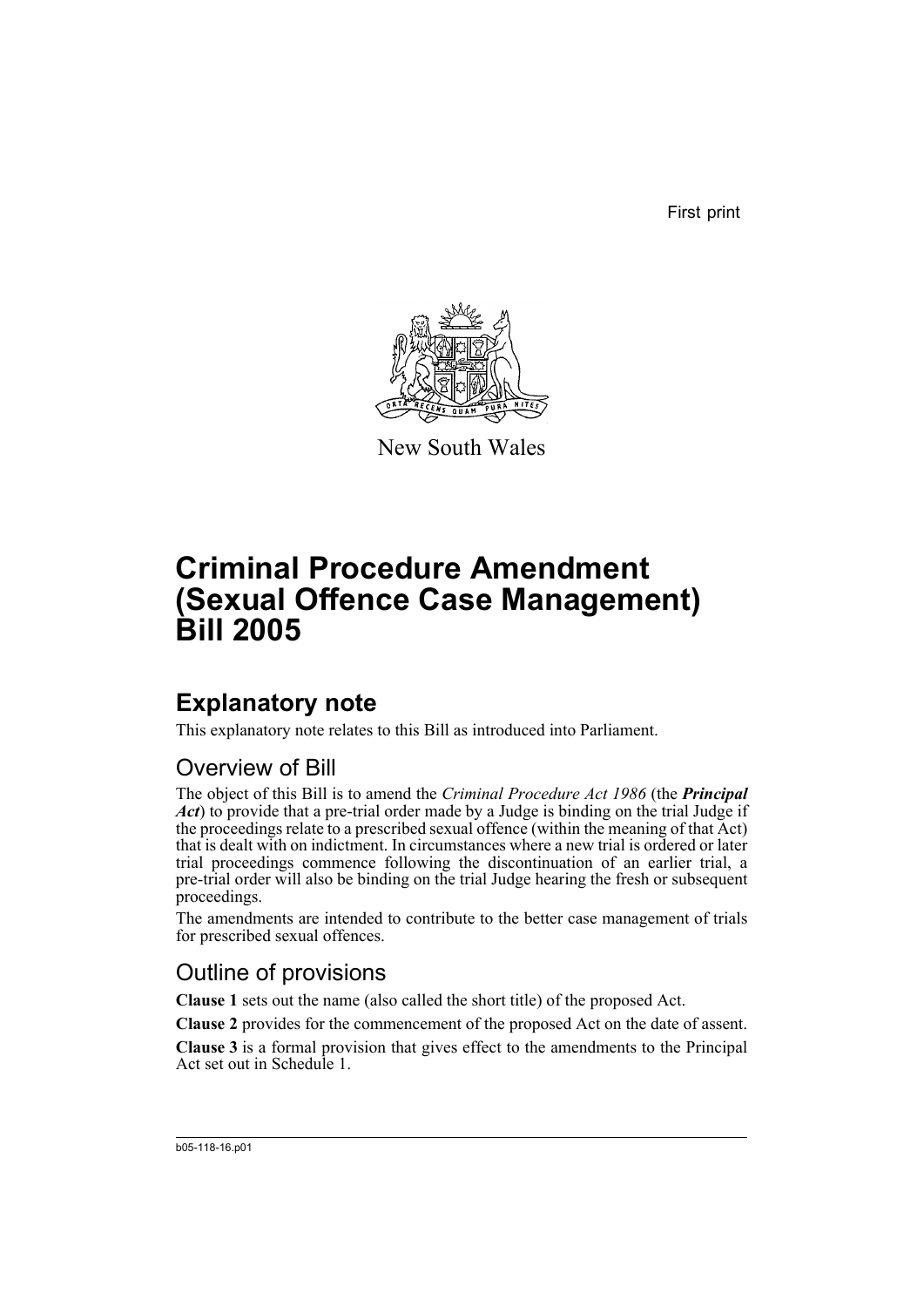Explanatory note

### **Schedule 1 Amendments**

**Schedule 1 [1]** inserts proposed section 130A into the Principal Act. This section applies only to proceedings in respect of a prescribed sexual offence that is dealt with on indictment. The section provides that a pre-trial order made by a Judge is binding on the trial Judge unless, in the opinion of the trial Judge, it would not be in the interests of justice for the order to be binding. In circumstances where a new trial is ordered or trial proceedings commence following the discontinuation of an earlier trial, a pre-trial order will also be binding on the trial Judge hearing the fresh or subsequent trial proceedings.

**Schedule 1 [2]** amends Schedule 2 to the Principal Act to enable the regulations to make provision for matters of a savings and transitional nature consequent on the amendment to the Principal Act. **Schedule 1 [3]** inserts provisions of a savings and transitional nature.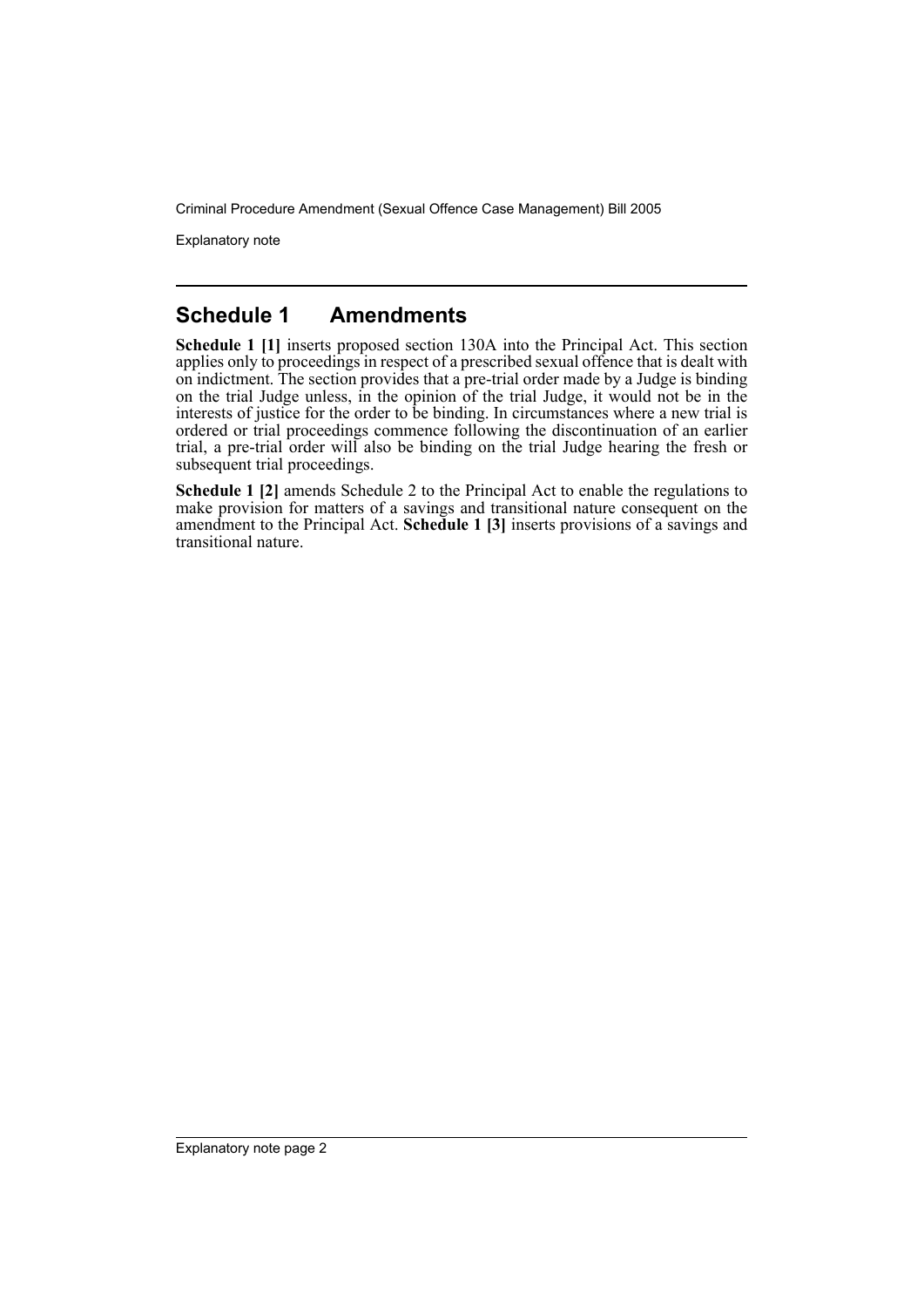First print



New South Wales

# **Criminal Procedure Amendment (Sexual Offence Case Management) Bill 2005**

## **Contents**

|   |                                                   | Page |
|---|---------------------------------------------------|------|
| 1 | Name of Act                                       |      |
|   | 2 Commencement                                    |      |
|   | 3 Amendment of Criminal Procedure Act 1986 No 209 | 2    |
|   | Schedule 1 Amendments                             |      |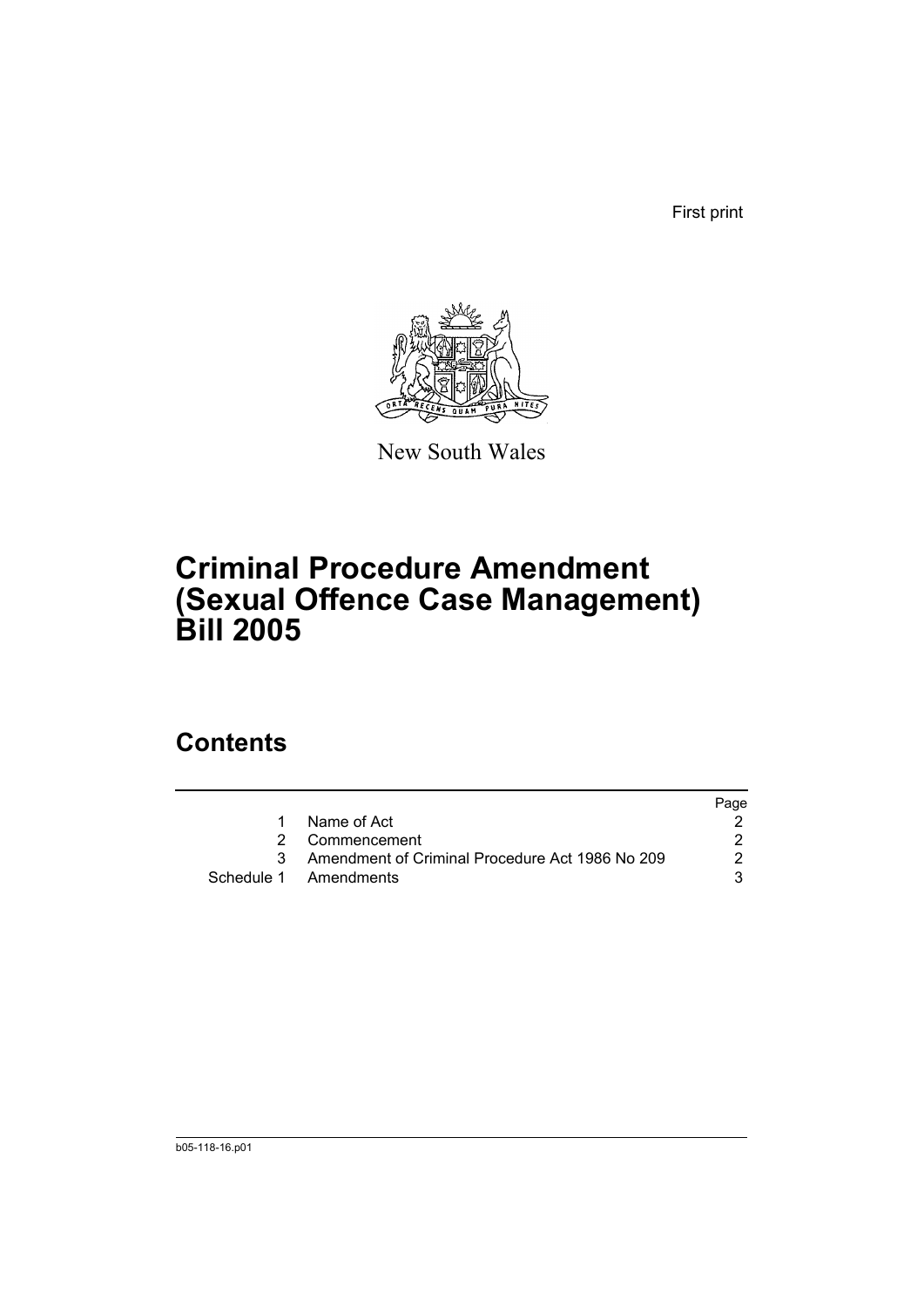**Contents** 

Page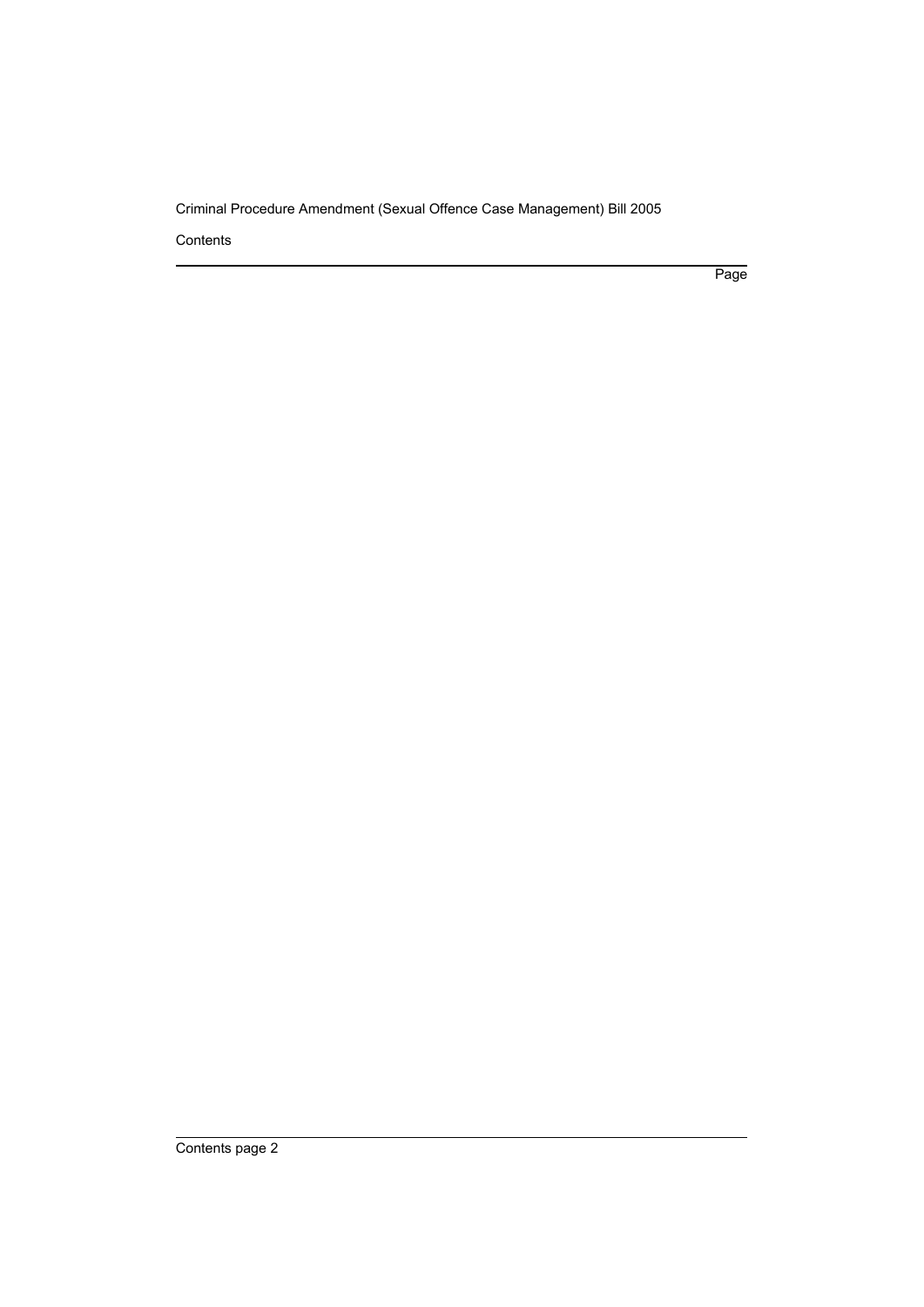

New South Wales

# **Criminal Procedure Amendment (Sexual Offence Case Management) Bill 2005**

No , 2005

#### **A Bill for**

An Act to amend the *Criminal Procedure Act 1986* to provide that a pre-trial order made in proceedings relating to a prescribed sexual offence is binding on the trial Judge.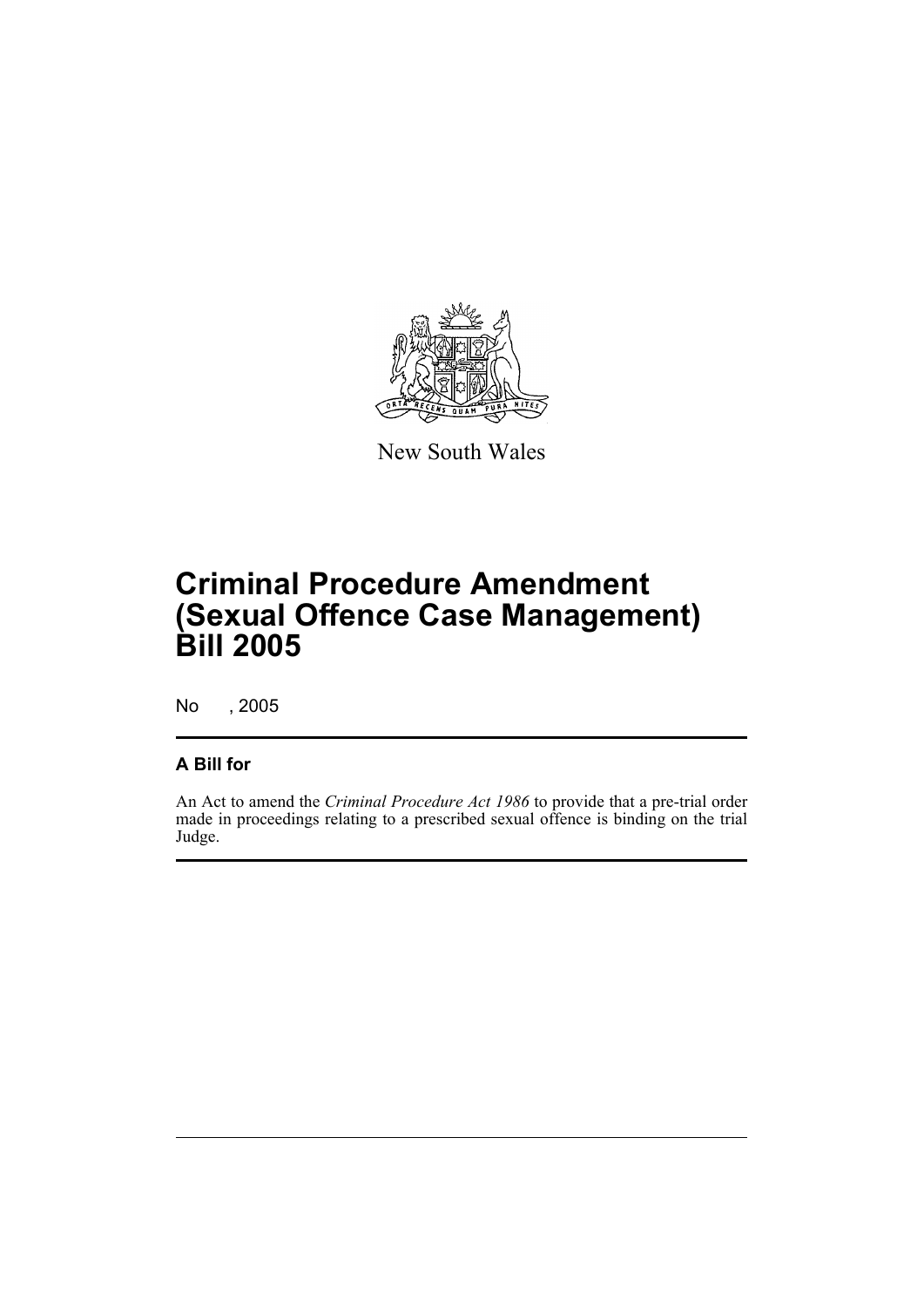<span id="page-5-2"></span><span id="page-5-1"></span><span id="page-5-0"></span>

|              | The Legislature of New South Wales enacts:                                                 |                     |
|--------------|--------------------------------------------------------------------------------------------|---------------------|
|              |                                                                                            |                     |
| 1            | Name of Act                                                                                | 2                   |
|              | This Act is the Criminal Procedure Amendment (Sexual Offence Case<br>Management) Act 2005. | 3<br>$\overline{4}$ |
| $\mathbf{2}$ | Commencement                                                                               | 5                   |
|              | This Act commences on the date of assent to this Act.                                      | 6                   |
| 3            | <b>Amendment of Criminal Procedure Act 1986 No 209</b>                                     | 7                   |
|              | The Criminal Procedure Act 1986 is amended as set out in Schedule 1.                       | 8                   |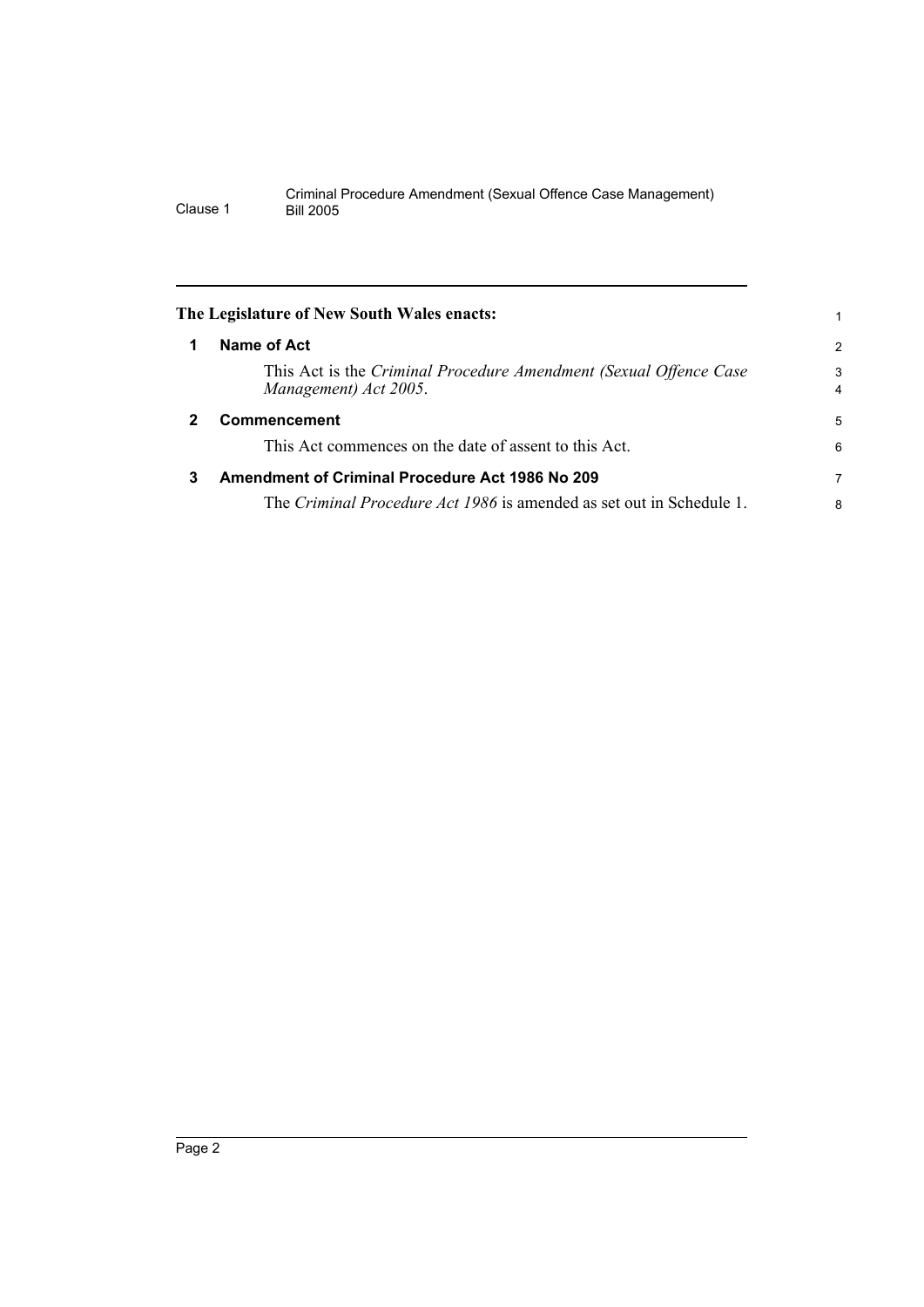Amendments **Schedule 1** Schedule 1

(Section 3)

1

 $\overline{2}$ 3 4

### <span id="page-6-0"></span>**Schedule 1 Amendments**

**[1] Section 130A**

Insert after section 130:

#### **130A Pre-trial orders bind trial Judge in sexual offence proceedings**

- (1) A pre-trial order made by a Judge in sexual offence proceedings is binding on the trial Judge in those proceedings unless, in the opinion of the trial Judge, it would not be in the interests of justice for the order to be binding.
- (2) If, on an appeal against a conviction for a prescribed sexual offence, a new trial is ordered, a pre-trial order made by a Judge in relation to the sexual offence proceedings from which the conviction arose is binding on the trial Judge hearing the fresh trial proceedings unless:
	- (a) the pre-trial order is inconsistent with an order made on appeal, or
	- (b) in the opinion of the trial Judge, it would not be in the interests of justice for the order to be binding.
- (3) If sexual offence proceedings before a trial Judge are discontinued for any reason, a pre-trial order made by a Judge in respect of those proceedings is binding on a trial Judge hearing any subsequent trial proceedings relating to the same offence as the discontinued proceedings unless, in the opinion of the trial Judge, it would not be in the interests of justice for the order to be binding.
- (4) For the purposes of this section:

*pre-trial order* means any order made after the indictment is first presented but before the empanelment of a jury for a trial.

*sexual offence proceedings* means proceedings on indictment in respect of a prescribed sexual offence.

*trial Judge* means the Judge before whom the trial proceedings, following empanelment of a jury, are heard.

(5) For the purposes of this section, a reference to the *empanelment of a jury* is, in the case of a trial by a Judge alone, taken to be a reference to the point in time when the Judge first assumes the role of the tribunal of fact.

Page 3